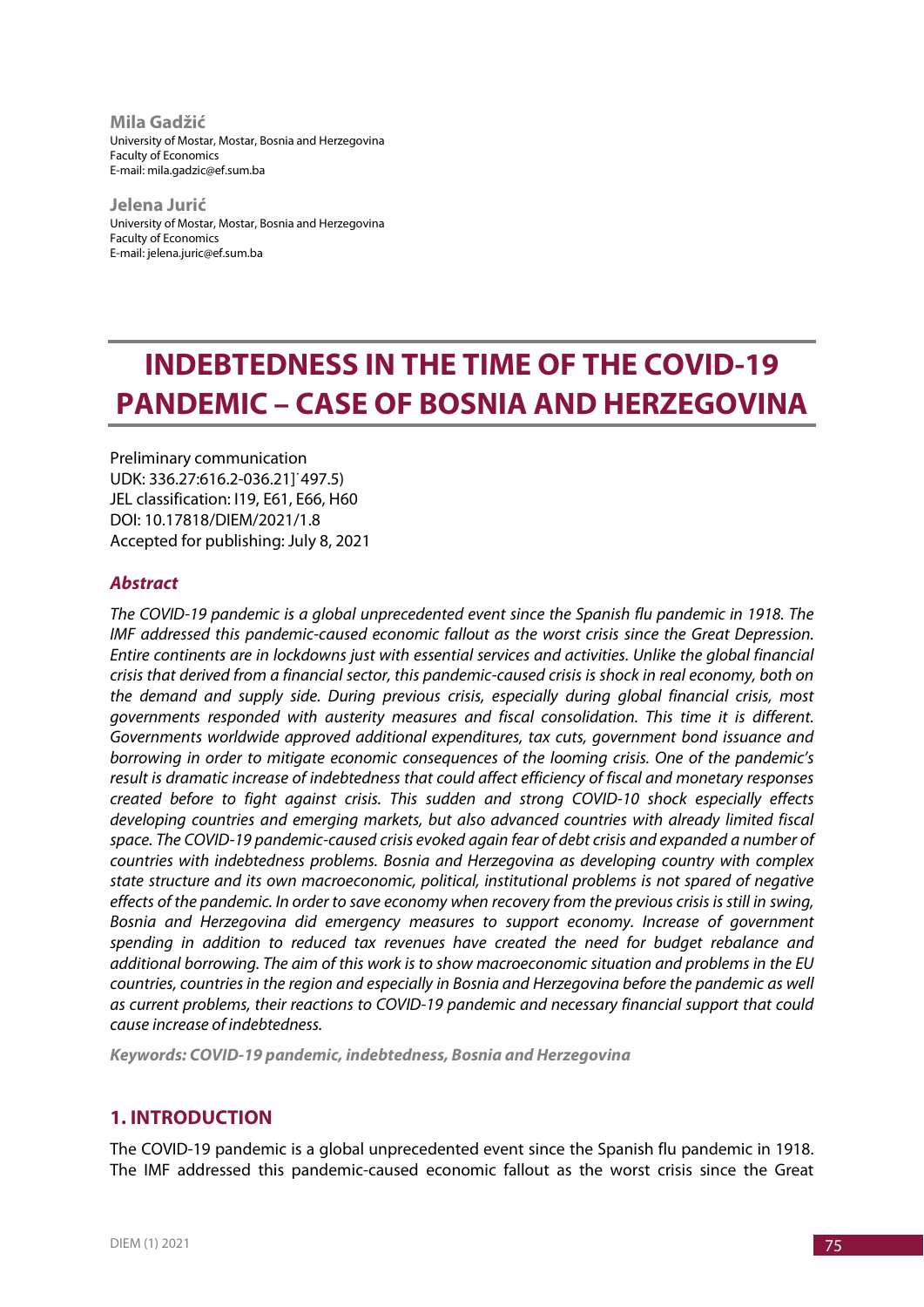Depression. Entire continents are in lockdowns just with essential services and activities*.* The pandemic worldwide showed how insecurity can significantly affect global economy, lead to lower consumption, investments and higher unemployment (Al-Thaqeb et al., 2020). During the last economic crisis, most governments responded with austerity measures and fiscal consolidations, but this time is different. Instead to cut expenditures and increase taxes, governments approved additional expenditures, cut taxes and issued government bonds (Raudla and Douglas, 2020). The COVID-19 pandemic and adopted measures worsen the existing conditions in global economy, primarily by increasing debt that could become chronic and adverse in long-term without large actions (Song and Zhou, 2020). As European Commission (2021) states in its report world fiscal response of the COVID-19 pandemic is about €6 billion of direct budget supports in 2020 (around 7.5% of world GDP) what caused increase of deficit and public debt. It estimates that world public debt was 98% of the world's GDP at the end of 2020 (in comparison to 84% in 2019). Bosnia and Herzegovina as developing country with macroeconomic, political, institutional problems is not spared of negative effects of the pandemic. In order to save economy when recovery from the previous crisis is still in swing, Bosnia and Herzegovina did emergency measures to support economy. Increase of government spending in addition to reduced tax revenues have created the need for budget rebalance and additional borrowing. The aim of this work is to show macroeconomic situation and new debt issues in the European Union, countries in the region and especially in Bosnia and Herzegovina before the pandemic and current situation.

The aim of this paperwork is to show macroeconomic situation regarding GDP fallout and increase of deficit and debt in the European Union and Bosnia and Herzegovina from the beginning of the COVID-19 pandemic until now. Secondary data from various sources were used for this analysis. Mostly, data referring to data on the European countries are obtained from the European Commision and Eurostat database. Data regarding macroeconomic conditions in Bosnia and Herzegovina are obtained from the Central Bank of Bosnia and Herzegovina and BiH Ministry of Finance. The debt-to-GDP ratio and share of deficit in GDP are used as indicator of changes in indebtedness. The subject of our interest are mentioned data in the period from 2007 to 2020, before and after Global Financial Crisis and before and during the COVID-19 pandemic. Based on data and facts we get general conclusions using inductive method to make conclusions of economic situation in the European Union, region and especially in Bosnia and Herzegovina during the COVID-19 pandemic. The paper is structured as follows: after the introduction, literature background is provided. It is followed by analysis of the European Union and its indebtedness in the Global Financial crisis and COVID-19 pandemic, respectively. Short preview of posible postpandemic solutions for indebtedness is given afterwards. The indebtedness in time of COVID-19 and taken measures in Bosnia and Herzegovina is given in the fourth section that is followed by the conclusion.

## **2. LITERATURE BACKGROUND**

When speaking about public debt and indebtedness the first thing that comes into mind is its sustainability and impact on the growth. The research of Reinhart and Rogoff (2010) started focus of economic thought on public debt after development and spread of the Global Financial Crisis 2008-09 around Europe and EU. In their research on 20 developed countries in the period 1790- 2009, they argue that high public debt has negative, adverse impact on long-run economic growth after certain threshold (90% public-debt/GDP ratio). Below that threshold, the relation between debt and long-run growth is weak. Kumar and Woo (2010) also argue that sharp increase of public debt in developed economies as consequence of global financial crisis brought concerns on its adverse impact on economic growth and financial markets. They also find the threshold between debt-to-GDP to be at 90% on the sample of 38 advanced and emerging economies during 1970- 2007. Checcheti, Mohanty and Zampolli (2011) debate that when debt-GDP ratios increase over certain threshold financial crisis are more likely and more severe. In their research, they find debt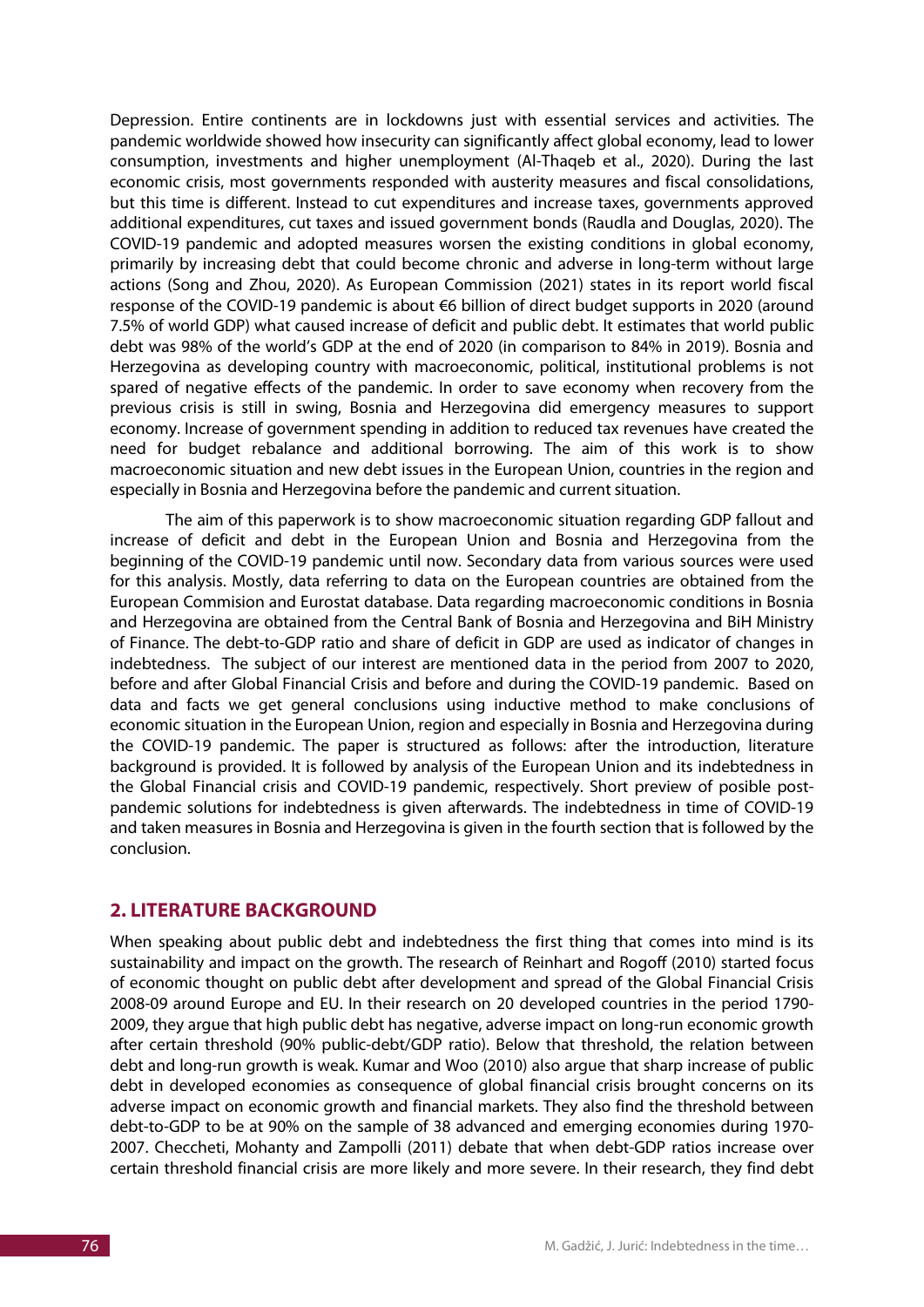threshold of about 84% and 96 in the sample of 18 OECD countries in the period 1980-2010. Baum, Checherita-Westphal and Rother (2013) also confirm non-linear relation between public debt and GDP on the sample of 12 euro-area countries in the period 1990-2010 and find the debt threshold on between 66% and 96% debt-to-GDP ratio. Afonso and Jalles (2013) in their research found debt threshold of 50% for advanced economies and 79% for emerging countries. Egert (2012),Panizza and Presbitero (2013), Eberhardt (2014), Pescatori et al. (2014) in their research explored non-linear relation and negative effect of debt on GDP and concluded that the presence of non-linearity and threshold is not as strong as previously thought. Panizza and Presbitero (2014) in their research even raise the question of the reverse causality between public debt and economic growth concluding that higher debt leads to lower growth. Čeh Časni et al. (2014) finds significant negative effect of public debt on economic growth rates in short and long run on the sample of 14 central, eastern and southeastern European countries in the period 2000-2011. Other empirical studies also confirmed negative impact of high public debt on growth (Gomez-Puig and Sosvilla-Rivero, 2017; Chudik et al. 2017). Now, the story comes back again but this time differently. The COVID-19 pandemic is a global unprecedented event that is likely to cause even worse crisis than the Global Financial Crisis. It is more similar to the 1930s Great Depression crisis. The COVID-19 pandemic is still timely speaking short shock to make researches on medium or long-term impact on economic growth rates. Therefore, literature debating about effects of the pandemic and rising indebtedness on economic growth is still scarce and mostly focused on current measures and their impact, monetary and fiscal policy's tools to fight against this crisis and possible solutions. Benassy-Quere and di Mauro (2020) give comprehensive set of texts regarding protection of companies, workers, banks, national budgets and debts. They also propose new fiscal and monetary tools to fight financial impact of the current crisis. Amat et al. (2020) discuss on relief packages to mitigate economic consequences of lockdown, addressing that coming recession will have important consequences. Bozorgmehr et al. (2020) addresses that specific problem of Europe is fact that COVID-19 crisis converge with three other global crisis – management, economic and migrant crisis what complicate the situation much more. However, again the focus is on debt and indebtedness since, the COVID-19 pandemic expanded list of countries with debt problems and for some of them crisis is unavoidable (Bulow et al. 2020). To mitigate current emergency many countries introduced special budgets to ensure funds for public health and social programmes, support and tax relief for unemployment and companies. Therefore, many countries, including ones with strong fiscal discipline and budget balance before pandemic, record increase of indebtedness and increased their fear about long-term fiscal sustainability, especially among emerging countries (Adhikari et al., 2020; de Villiers et al., 2020). Decrease of debt and indebtedness recorded during and immediately after financial crisis was short-term and in the last decade debt increased in time when interest rates are low (Naisbitt, 2020). Burriel et al (2020) even though they justify debt increase, they warn that once crisis is over and recovery starts, maintaining debt at a high level in the medium-term by itself is source of vulnerability. Their analysis suggests that economies with higher debt can lose more output in crisis, are more affected by spillover and crowding-out private debt effects in short and long-term and potential output is adversely affected. Presbitero and Wiriadinata (2020) warn that despite of low interest rates period, there are risks of higher debt since growth rates stagnate from before pandemic in many countries and therefore fiscal expansion implemented in many countries brings significant risk. Buiter (2020) sees that fiscal stimulus, financed by debt or money created by central bank leaves costs for the future. Schiliro (2020) states that any government policy focused on grants and loans is reasonable in emergency time, but it cannot replace medium and long-term strategy of public finances recovery. In comparison with conditions before the global financial crisis 2007-09, many emerging countries have slower growth rates that means weaker development and slower poverty decrease. Because of this, these countries are more vulnerable than before the global financial crisis (Song and Zhou, 2020). Bartsch et al. (2020) states that COVID-19 pandemic leaves many countries with significantly higher public and private debt that are added to the existing debts from the global financial crisis and this makes economies more vulnerable to macroeconomic and financial instabilities.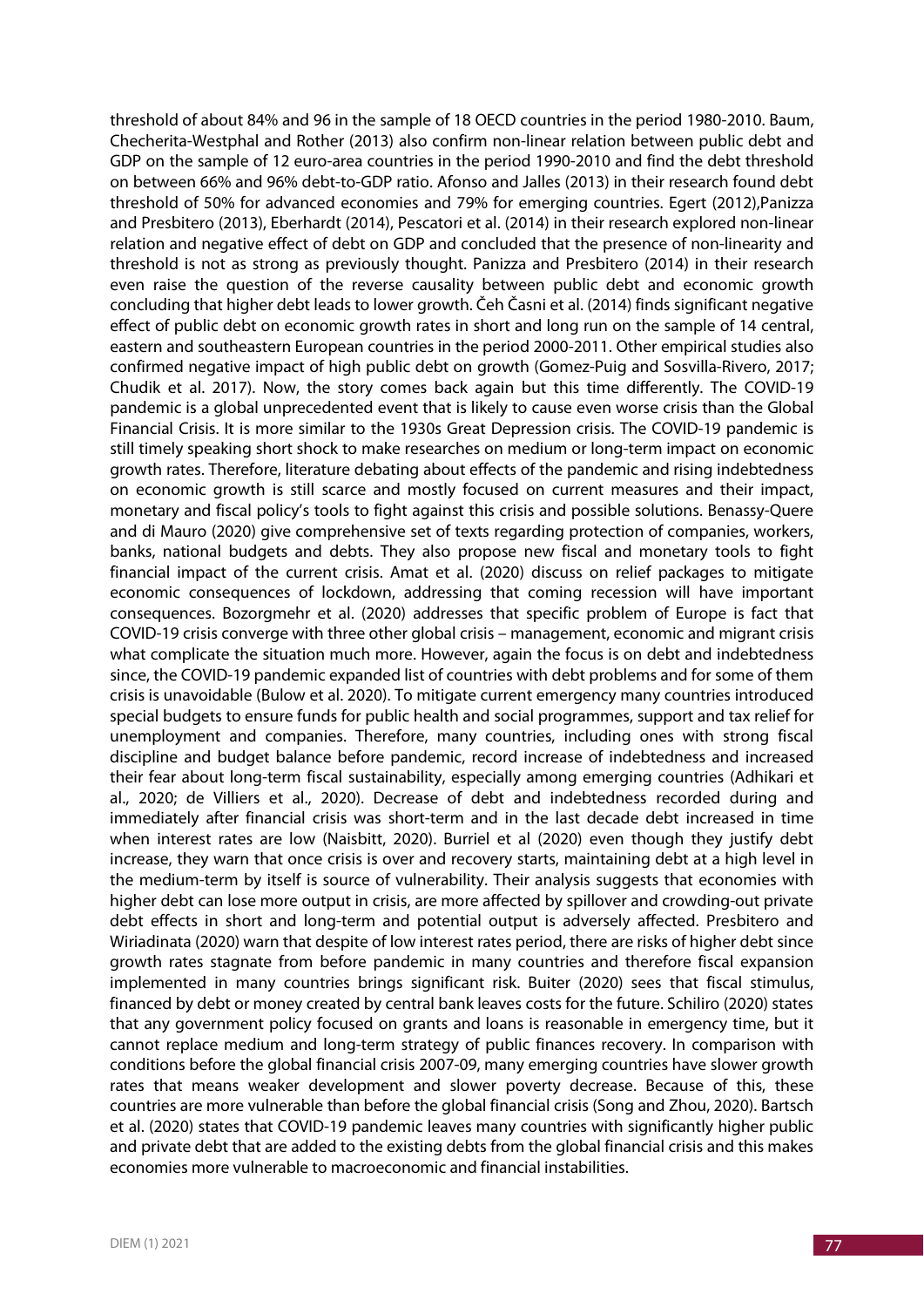## **3. EUROPEAN UNION AND INDEBTEDNESS**

The issue of public debt again is in focus of academic community, policy makers and journalist in the European Union and Eurozone that went through three large breakdowns in the last 20 years: the subprime credits crisis, debt crisis and now the COVID-19 pandemic. No doubt, this current crisis stopped the large recovery from the last debt crisis that was still ongoing in Eurozone countries when they faced with the pandemic, large fiscal deficits and unprecedented increase of public debt due to pandemic, obligatory quarantine, social immobilization, border closing, decrease of international trade and high unemployment rates (Briceno and Perote, 2020).

## **3.1. The Global Financial Crisis and sovereign debt crisis in the European Union**

The previous, global financial crisis started with the collapse of the US real estate market in 2007, then it convert in serious economic crisis and sovereign debt crisis in Europe threatening to existence of the common European currency (Schularick, 2012). The crisis affected the whole EU, but its depth was unequal across the Member States and recovery was different (European Parliament, 2019). There was robust growth in Poland, a strong recovery in Germany and near meltdown in Greece accompanied by sovereign debt crisis (Begg, 2012). Levels of debt-to-GDP ratio were sharply increased in Greece, Spain, Portugal, Ireland and Italy in the worst years of the crisis (2009-2012). In some of these countries, the mentioned ratios have not yet decreased significantly<sup>[1](#page-3-0)</sup>. The EU took extraordinary measures to try to prevent and mitigate crisis. Three kinds of action were used: at the EU level, central bank level and government level. In 2008 large European economic recovery plan (EERP) was launched as stimulus. The ECB took measures to support banking sector liquidity and governments also supported financial system providing guarantees for bank liabilities and recapitalising banks. This dual crisis has a very negative impact on fiscal position of many Member States since debt ratio and deficit ratio of many States has drastically worsen causing few Member States to need financial assistance from the EU, euro area and the IMF after losing access to financial markets (European Parliament, 2019). In the Eurozone especially, highly indebted countries are still more vulnerable and less prepared to persist asymmetric shocks (Schiliro, 2020). Slowdown in economic activity also make high budget deficits unsustainable. The EU was forced to engage in short-term "fire-fighting" measures such as bailouts to help stresses sovereigns. The ECB expanded its standard tools with unconventional monetary policy measures (quantitative easing) providing banking sector with long-term liquidity, purchasing government bonds and other securities on secondary markets to support sovereigns and lowering interest rates to avoid deflation. In order to install some kind of safety net for sovereigns in crisis, the Member States of the euro area created the European financial stability mechanism (EFSM) and facility (ESFS) that provided financial assistance (complemented by bilateral loans) and funded through issuing bonds and other debt instruments on capital markets. In 2012, the European Stability Mechanism (ESM) was created as a permanent backstop for euroarea countries no longer able to access financial markets. (European Parliament, 2019).

## **3.2. The COVID-19 pandemic crisis and the European Union indebtedness**

Undoubtedly, the COVID-19 economic shock is exogenous and it does not depend on will or previous bad behaviour of any government or private sector, what differs it from the global financial crisis. This new COVID-19 pandemic-caused crisis is very different crisis made of complex mix of supply and demand shock. (Botta et al., 2020). As debated in some studies (European Parliament, 2019; Botta et al., 2020) economic crisis 2007-08 converted in sovereign crisis in the eurozone due to imbalances among the Member States and institutional shortages of monetary and especially fiscal policy.<sup>[2](#page-3-1)</sup> As Benassy-Quere et al. (2020) addresses, in this new crisis, Europe is with different strengths and weaknesses than in the previous crisis. Banking sector is better

<sup>&</sup>lt;u>.</u> <sup>1</sup> http://appsso.eurostat.ec.europa.eu/nui/submitViewTableAction.do (10.04.2021)

<span id="page-3-1"></span><span id="page-3-0"></span><sup>&</sup>lt;sup>2</sup> Many studies emphasized procyclicality of austerity measures during the recession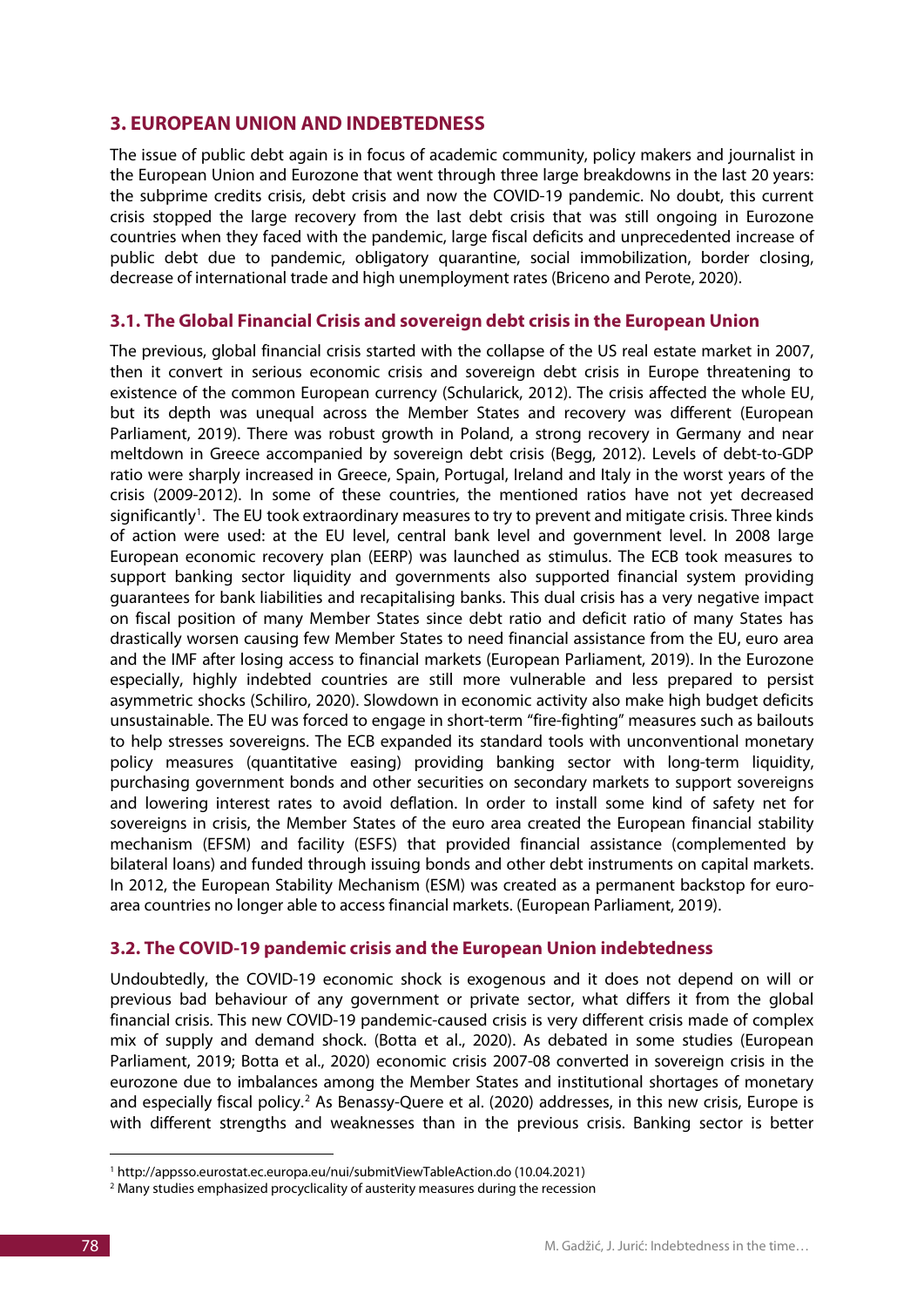capitalized and liquid; securities market is more transparent; the European stability mechanism can act as protection to help banks and emergency help to the Member States and the ECB can help buying potentially unlimited amount of sovereign bonds according to adjustment programme. However, Member States itself are much weaker due to accumulated debt that in addition with new debt threat to become very unsustainable. The COVID-19 pandemic and unprecedented global recession and increase of indebtedness caused fear of new debt crisis that will need large interventions of international financial institutions and debt restructuring by private and official creditors (Truman, 2020). In order to prevent credit fall and large unemployment and maintain welfare of individual, government worldwide adopted different expansive monetary and fiscal measures (Song and Zhou, 2020). Strong response on national and the EU level buffered the impact of crisis on economic and social life in Europe. Economic fallout and emergency fiscal support resulted thus in large increase of public deficits and debt (European Commission, 2020). Having in mind the COVID-19 shock, governments worldwide responded properly by large fiscal support, fiscal deficits, in order to mitigate short and long-term negative impacts. Development of fiscal deficits in the in the EU, euro area and the Member States during the 2019 and three quarters in 2020 can be seen in the Figure 1.



Source: https://ec.europa.eu/eurostat/databrowser/view/tec00127/default/table?lang=en (10.04.2021)

Figure 1 Fiscal deficits (% of GDP) in EU, EMU and Member States (2019 and Q1-Q3 2020)

Since the Q1 2020, deficits (non-seasonally adjusted) started increasing because of the COVID-19 containment measures and policy responses to mitigate economic and social impact of the measures. This was in particular case in the Q2 2020, where the highest deficits since the start of the series was recorded (-11,7% of GDP). The financing of high deficits observed in the first three quarters in 2020, explain partly the increase in gross debt. Even though necessary, growing fiscal deficits led to increase of debt-to-GDP ratio. Kral (2021) states that debt-to-GDP ratio still increase and excess historical levels. This increased debt levels have some key risks including vulnerability to sudden tightening of financial conditions and sudden shocks, they limit government's ability to induce countercyclical fiscal policy stimulus during economic fallout. Data on development of debt-to-GDP ratio in the EU and euro area during the 2019 and three quarters in 2020 can be seen in the Figure 2.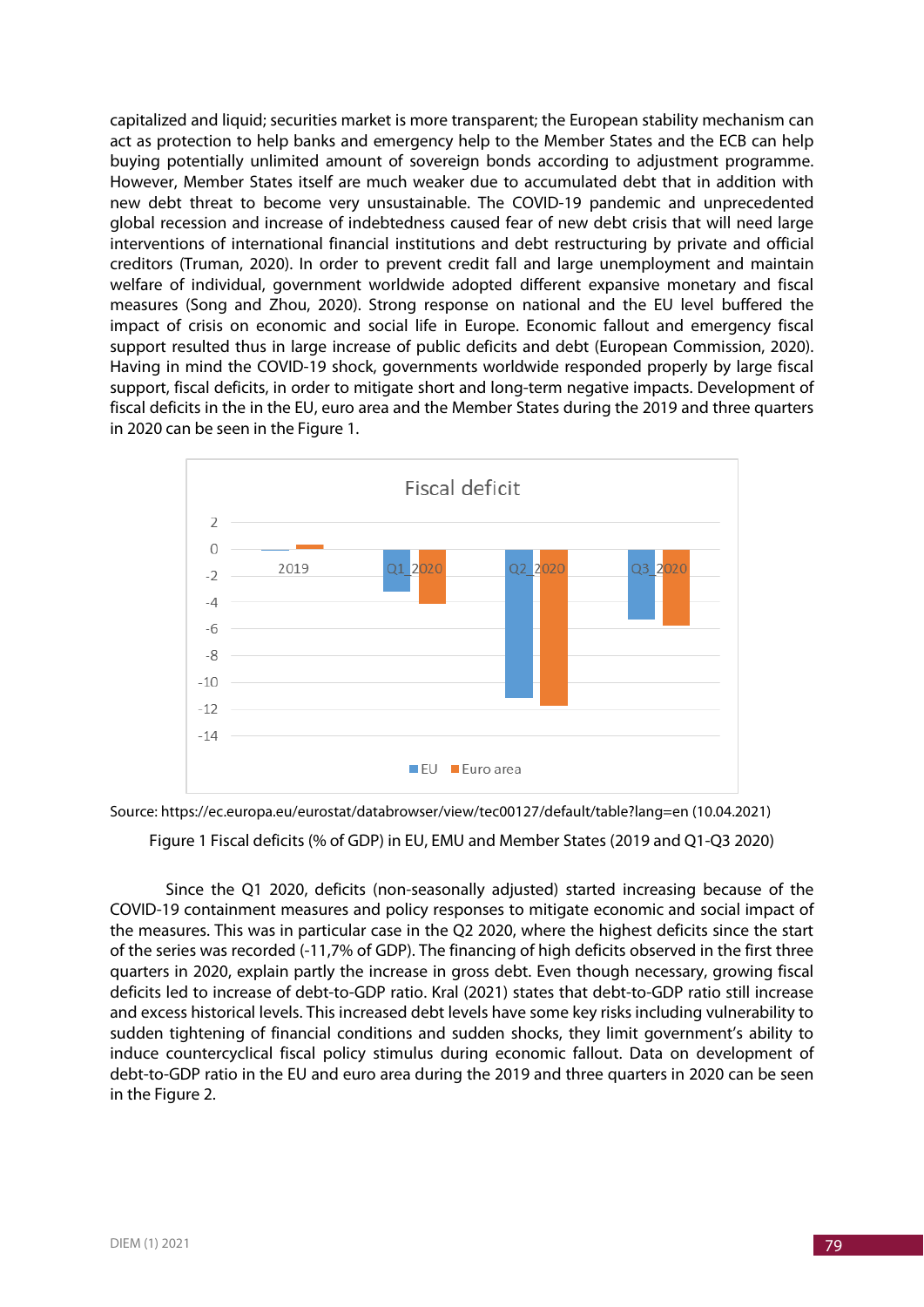

#### Source:

https://ec.europa.eu/eurostat/databrowser/view/gov\_10q\_ggdebt/default/table?lang=en(10.04.2021)

#### Figure 2 Debt-to-GDP ratio in EU and euro area (2019 and Q1-Q3 2020)

Quarter-to-quarter in 2020, debt-to-GDP ratio in the EU and euro area increased. The government debt-to-GDP ratios at the end of Q3 2020 were 89,8% and 97,3% in the EU and euro area respectively. The highest ratio was recorded in Greece (199,9\$), Italy (154,2%), Portugal (130,8%), Cyprus (119,5%), France (116,5%), Spain (114,1%) and Belgium (113,2%). The lowest was recorded in Estonia (18,5%), Bulgaria (25,3) and Luxembourg (26,1). Increased debts bring bigger risk for turbulent market conditions when the ECB starts to ease its support (Wattret, 2021). In addition, it is important to address that fiscal deficits are not just European countries' issue but also of other countries. In USA, it is expected that federal budget deficit will be around \$3,7 trillion and Japan's debt-to-GDO ratio is expected to be at 240% GDP in 2020-2021. As Lubik and Schwartzman (2020) debate, it is likely that this large indebtedness could affect efficiency of monetary policy and lead to pressure to maintain low interest rates for longer period. The large COVID-19 pandemiccaused crisis worsen this problem and emphasized need for better coordination between monetary and fiscal policy to resolve challenges of the European economies. The COVID-19 crisis raise financial burden not only in Europe but also worldwide. Also, an adverse COVID-19 shock causing increase of indebtedness can worsen economic fallout and lead to longer period of slow growth in recovery phase (Naisbitt, 2020). Current focus is on short-term actions and measures and aimed financial benefits to minimize negative economic impacts. Soon focus will again be on management of debt burden (Benassy-Quere et al., 2020). Especially since the Stability and Growth Pact's budgetary constraints are temporary cancelled by activating general escape clause of the SGP's, but they will again come back as key question (Schiliro, 2020).

In March 2020, the ECB launched its Pandemic Emergency Purchase Programm (PEEP), unrecorded volume of assets purchase in order to buffer financial markets and reduce spreads of highly indebted countries' bonds. In March, the ECB started its temporary asset purchase programme of private and public sector's securities of the total amount of €750 billion. In June this plan was expanded with €600 billion more, that is in total €1,350 billion without changing interest rate. The ECB also expanded duration of the PEPP until the end of June 2021 as previous deadline was December 2020. Funds will be distributed among states and sectors most affected by the pandemic and as loans and grants. The most of funds will be used for investment and reforms that should include green and digital transformation and resiliency of national economies. The European Stability Mechanism was expanded with the credit line called the Pandemic Crisis Support to help the Member States to cover the COVID-19 health costs. This line can be used from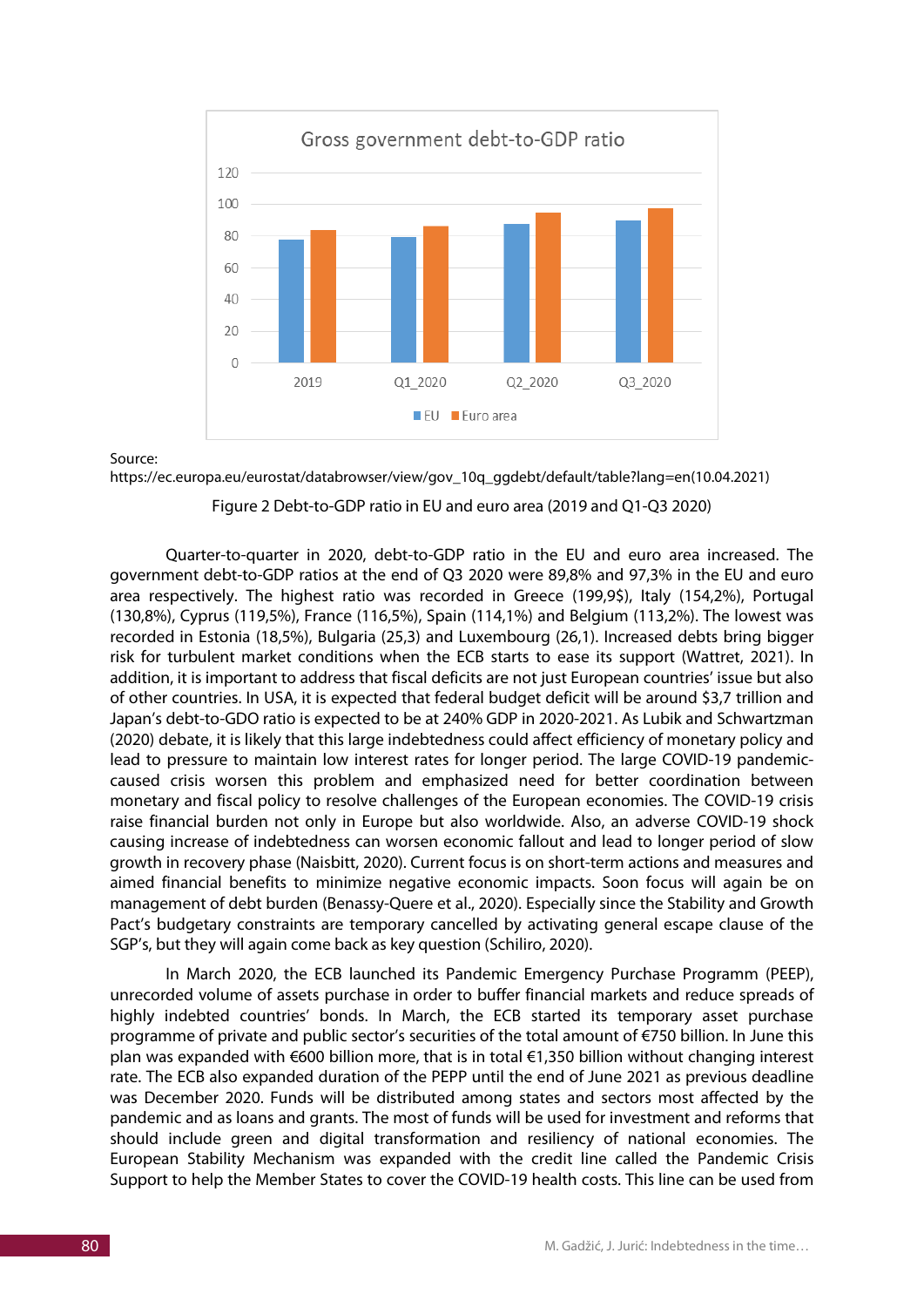June 1, 2020 until December 2022. In May 2020, the Member States agreed to establish the Support to mitigate Unemployment Risks in an Emergency (SURE) that will ensure financial support up to €100 billion in loans from the EU to affected Member State for sudden increase of public expenditures for maintenance of employment. These funds are financed through debt bonds issued by the EU and borrow to Member States in need at low rates (Schiliro, 2020). The Picture 4 shows the EU economic response to the COVID-19 crisis.



Source: https://ec.europa.eu/info/live-work-travel-eu/coronavirus-response/jobs-and-economy-during-coron avirus-pandemic\_en (5.4.2021)

Picture 1 EU economic response to the COVID-19 crisis

## **3.3. Indebtedness after the COVID-19 pandemic**

The European economy after the COVID-19 pandemic will be very different from before. It is very likely that rebound after the crisis will not be followed by sustainable recovery and situation will be much complex. Many countries will face with closure of companies and increase of unemployment; some financial institutions can weaken; interest rate is at or very near to effective lower bound; fight against climate changes will continue as priority. All this will request deep transformation that will threaten the growth (Wysploz, 2020). The COVID-19 shock left the European countries with limited fiscal space and under fiscal stress. Question is how to deal with the debt once crisis is over, since it is most dangerous after the crisis. The European solidarity weaken and Europe can easily repeat tragic mistakes of the European sovereign crisis. Therefore, it is very important to define clear and common strategy for debt payments especially for all this additional debt. Question is also what kind of support is necessary – loans or grants? (Benassy-Quere et al., 2020). Fiscal and monetary measures initiated to prevent economic fallout are important, but due to debt burden and inefficiency of monetary policy structural reforms are crucial to maintain long-term growth (Song and Zhou, 2020). Large interventions of public policies largely saved income of the most of population and enable existence of many companies. According to available data and projections, many Member States will have to borrow to get out of depression. This large borrowing is possible with large-scale public debt purchases by the ECB, and in the case of previously largely indebted states by the creation of the European Recovery Fund. In the same time, the ECB will possibly indirectly finance large share of newly issued debts through quantitative easing programme. Through APP, the ECB plans to acquire around €420 billion of debt by December 2021. Within PEPP, at least until June 2021, the ECB committed to spend  $\epsilon$ 1,350 billion on public and private asset with large part considering debt. After the pandemic is over, many States will start to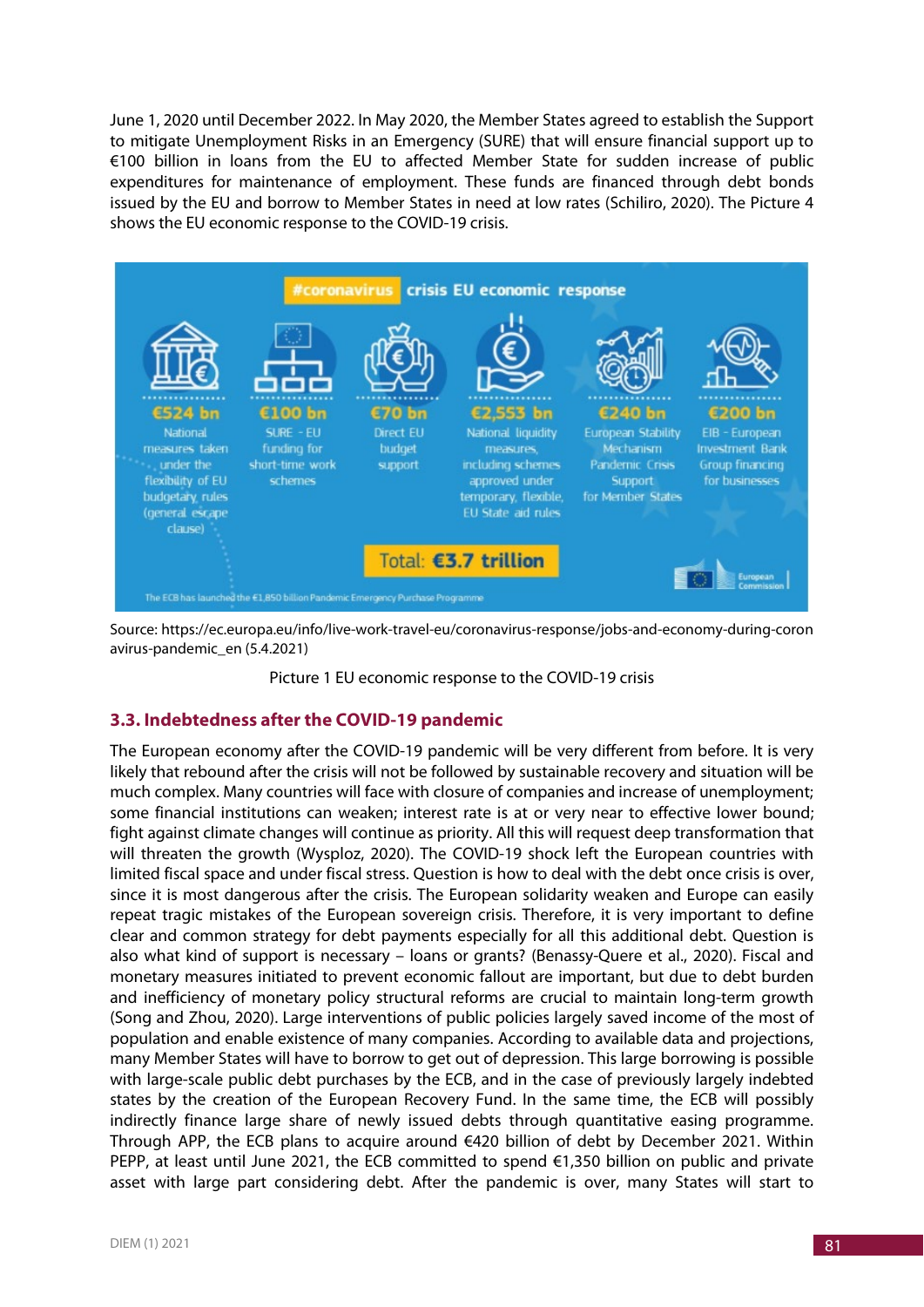decrease their budget deficits. That can be large repeating mistake of the global financial crisis. Fiscal policy has to stay expansive, probably during few years, until recovery spreads and initiate corporative investments and demand strengthens. Lack of further fiscal policy support will be further debt accumulation. It is easy to predict pressures to cut deficits and debts. Then, the ECB could have important role by financing large share of new debt issues until expansive fiscal policy is not needed any more. Even though this ECB's role is often burdened by the fear of fiscal dominance, $3$  it is still very important for sustainability of deficits and debts. The best solution for the ECB is to issue its own debt instruments that would be the real European safety asset that would remove any potential possibility of fiscal dominance and risk of loss (Wysploz, 2020). Botta et al. (2020) also address the importance of financing fiscal deficits of the Eurozone Member States. They debate that issue of long-term Eurobonds issued by the Member States but mutually guaranteed by the Eurozone's tax capacity are the best solution. One of reasons for this centralized Eurobonds is making fiscal space for stabilization policies in time of crisis. Governments would finance their emergency response by issuing public bonds that the ECB would buy directly on primary market (de Grauwe, 2020) and subsequently writes off from its balance sheet. On this manner, the ECB makes transfer on the account of the Eurozone governments to ensure needed funds for emergency<sup>[4](#page-7-1)</sup> (Gali, 2020). This will stop further increase of public debts that can limit government efforts to induce economic recovery. Increase of debt-to-GDP ratio in addition to large GDP contraction and increase of government spending could make fiscal discipline and implementation of the SGP hard to achieve, once they again become active. Therefore, economists propose two alternatives: (1) debt-caused by the pandemic and accumulated during the pandemic will not take into account for implementation of fiscal rules when crisis is over; (2) bonds issued by the national governments during the crisis are fully monetized by the ECB, i.e. they are cancelled at maturity (Botta, et al., 2020). It is similar with grants and loans within NGEU that will also change budget position of States and interplay with fiscal rules. Solution is to not take into account the debt resulted from the NGEU as national debt and appropriate national spending financed from the EU debt would not be calculated as deficit (Darvas and Wolff, 2021).

# **4. INDEBTEDNESS IN TIME OF THE COVID-19 PANDEMIC – CASE OF BOSNIA AND HERZEGOVINA**

Despite the macroeconomic stability that Bosnia and Herzegovina (hereinafter BiH) has enjoyed over the last decade, the pace of growth has been below the European peer countries and below what is needed to converge to the EU living standards. The economy is driven by consumption rather than production, investment is low and economy is inward-looking. The pandemic highlighted all these problems even more<sup>[5](#page-7-2)</sup>. As Reinhart (2020) states for emerging countries that can be applied for BiH, with insufficient health system, limited capacity for fiscal or monetary stimulus and underdeveloped (or non-consistent) protection measures emerging countries are on the edge of the maybe most severe financial crisis from 1930s. Therefore, emerging countries will have to manage the new crisis with lower capacities of public health, bigger informal sector, less work from home and less fiscal spaces (Hevia and Neumeyer, 2020).

Before and in the beginning of the financial crisis BiH had slightly low level of the debt. According to the BiH Ministry of Finance and Treasury (2019) the highest increase of debt was recorded in 2009 and 2010 of 11,76% and 14,73% respectively due to the financial crisis. In 2017 debt decreased for 9,02%, while in 2018 and 2019 debt increased slightly for 0,90 and 0,84% in

-

<span id="page-7-0"></span><sup>&</sup>lt;sup>3</sup> Fiscal dominance is often seen as main threat to the ECB independance. It occurs when government, formaly or informally, forces central bank to finance deficit.

<span id="page-7-1"></span><sup>&</sup>lt;sup>4</sup> This could mean violation of the ECB's statute. But purchases of government bonds could bed one indirectly by making public special purpose vehicle, an institution that would by bonds from governments on primary market and then indirectly transfer them to the ECB by issuing liabilities that the ECB can buy in the contex of quantitative easing (Botta et al, 2020).

<span id="page-7-2"></span><sup>5</sup> https://pubdocs.worldbank.org/en/130501492011101536/mpo-bih.pdf (08.04.2021)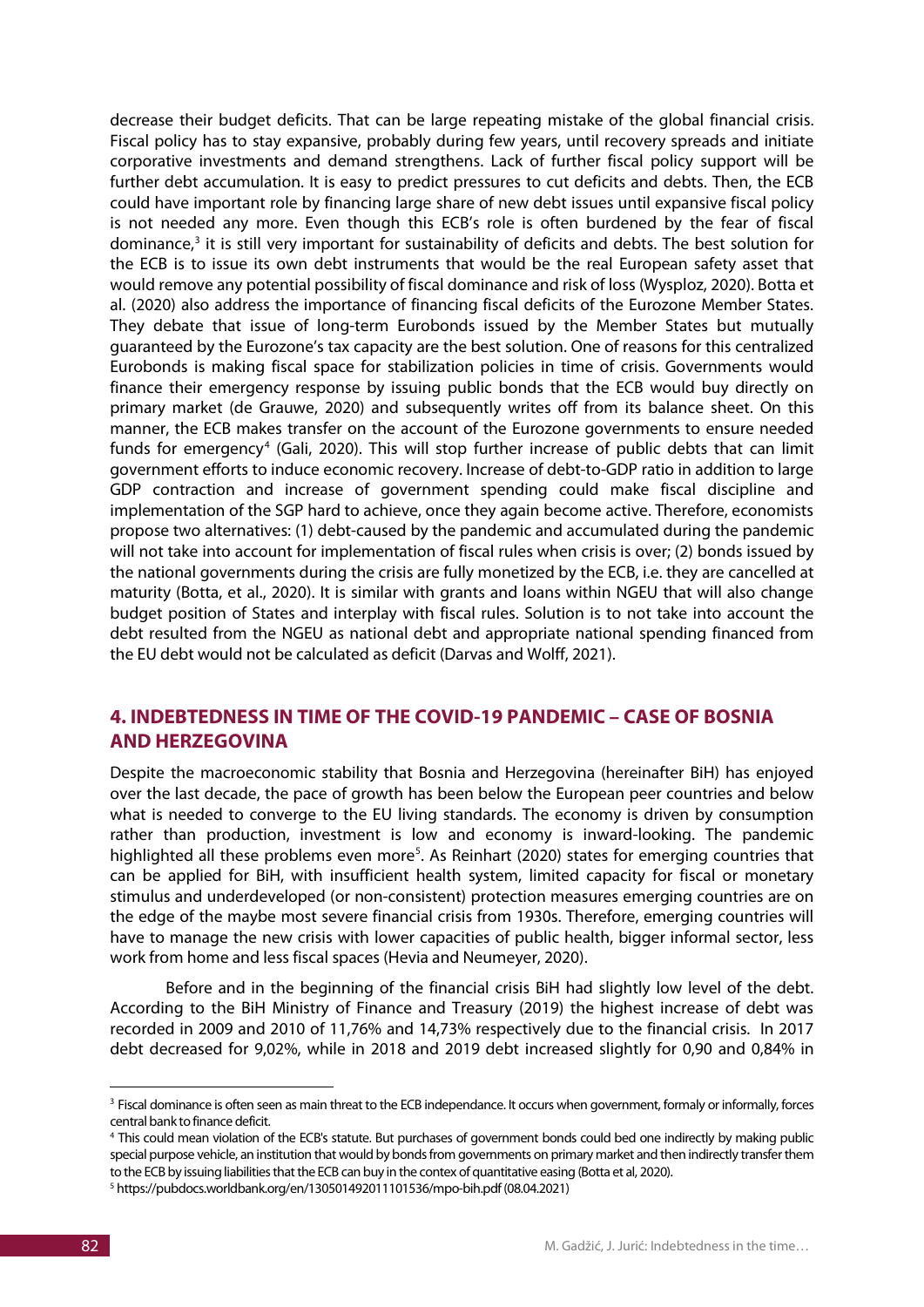comparison to the previous year (Ministry of Finance and Treasury, 2020). Regarding the fiscal balance in BiH, according to data of the Central Bank of BiH, fiscal deficit was recorded in eight years in a row (2007-2014), the highest in 2009 of -4,3. Fiscal surplus was recorded in the recent years, from 2015 until 2019<sup>[6](#page-8-0)</sup>. But, in 2020 the COVID-19 pandemic happened. As well as worldwide, the COVID-19 pandemic in BiH caused large economic consequences. According to data of the BiH Indirect Taxation Authority (2021) indirect taxes incomes in 2020 were 9,3% less than in 2019. According to the FBiH and RS Tax Administration taxpayers payed 6,47% and 6% respectively less public revenues in the period January-May 2020, than in the same time in 2019<sup>[7](#page-8-1)</sup>. Faced with all consequences of the COVID-19 pandemic, governments of all levels in BiH adopted set of measures to mitigate the effects, including financial support for households, workers and companies. The FBiH Government adopted rebalanced budget in the amount of KM5,51 billion to ensure implementation of the Law on Mitigation of Negative Economic Consequences caused by the COVID-10 Pandemic. The National Assembly of Republika Srpska has adopted amended Decision on the long-term borrowing and instead of KM315 million they intend to borrow KM675 million. In the second quarter deficit was recorded for the first time after a long time, due to expenditure increase and revenues drop<sup>8</sup>. Governments of both entities allocated about KM50 million (0,15% GDP) for medical equipment. Federal government transferred KM 30 million (0,1% of GDP) to hospitals and the RS Government pays contributions for health and pension insurance for 40.000 workers in the amount of KM50 million (0,15% of GDP) and payed to Unemployment Fund about KM25 million (0,08% of GDP). Therefore, levels of debt and deficit worsen during the 2020. According to the WB projections, fiscal deficit in 2020 is expected to be -5,5. Development of the total public debt in BiH can be seen in the Figure 3 for the period 2019 until Q4 2020.





Figure 3 Development of debt in Bosnia and Herzegovina (2019 and Q1-Q4 2020)

After few years of significant decline, public debt in Bosnia and Herzegovina records increase in 2020. In the Q1 2020 total public debt increased in comparison to the 2019. Public debt significantly increased in the Q2 2020 due to withdrawals of earlier agreed arrangements and continued borrowing on the local capital market. In April 2020, BiH borrowed KM648,1 million from the IMF within Rapid Finance Instrument.. The increase also continued in the Q3 and Q4 2020. The

<u>.</u>

<span id="page-8-0"></span><sup>&</sup>lt;sup>6</sup> http://statistics.cbbh.ba/Panorama/novaview/SimpleLogin\_bs\_html.aspx (12.04.2021)

<span id="page-8-1"></span><sup>7</sup> <http://library.fes.de/pdf-files/bueros/sarajevo/16514.pdf> (05.04.2021)

<span id="page-8-2"></span><sup>&</sup>lt;sup>8</sup> The main contribution to the revenue drop was poor VAT collection as the most important component in indirect taxes structure.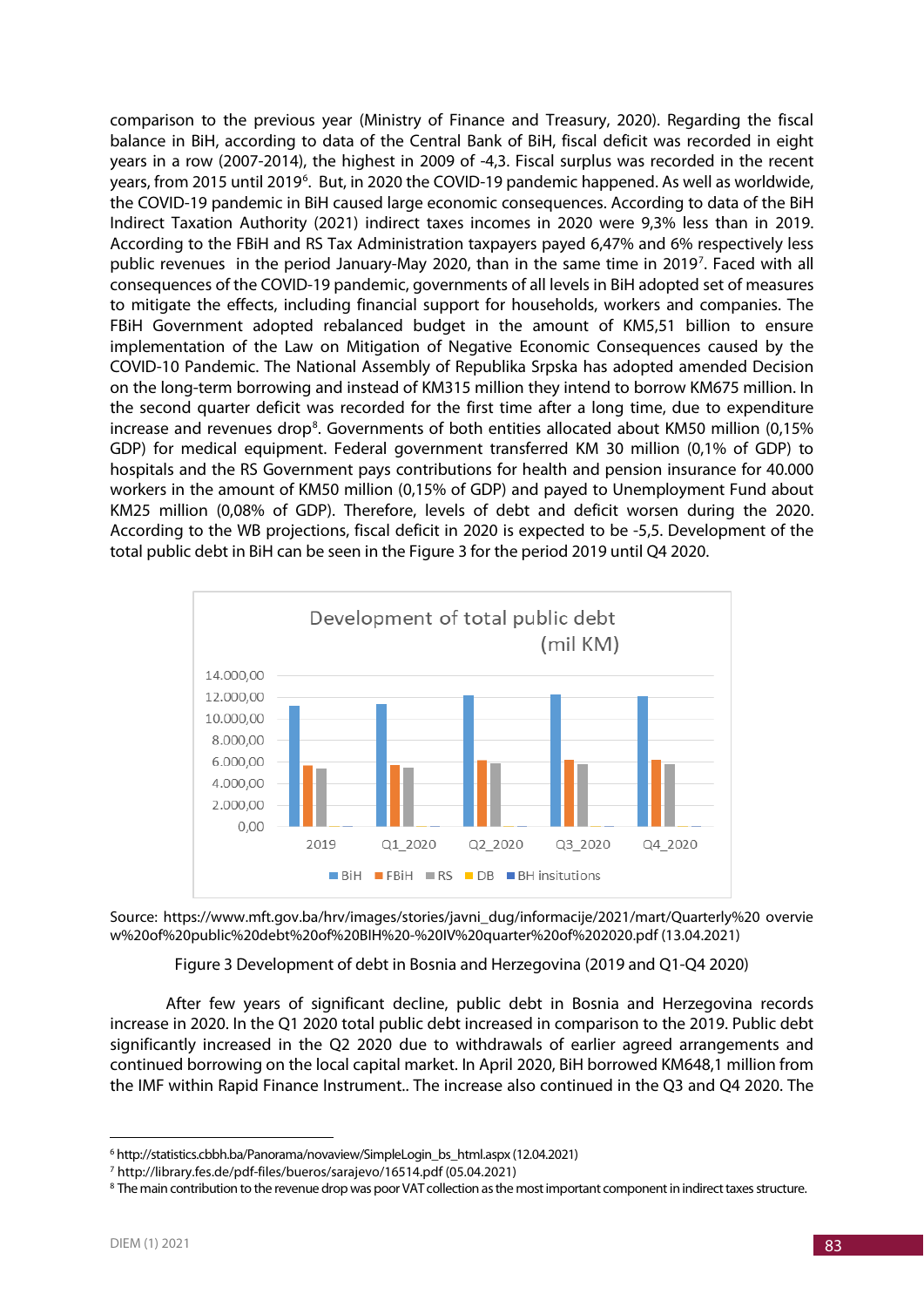trend of increase can be seen in both Entities as well as in District Brčko and for BiH institutions. Structure of the debt in 2019 and Q1-Q4 2020, can be seen in the Figure 4.



Source: https://www.mft.gov.ba/hrv/images/stories/javni\_dug/informacije/2021/mart/Quarterly%20overvi ew%20of%20public%20debt%20of%20BIH%20-%20IV%20quarter%20of%202020.pdf (13.04.2021)

## Figure 4 External and domestic debt (2019 and Q1-Q4 2020)

Share of the external debt in the total public debt is much higher than domestic. In the last quarter in 2020, the share of external debt in the total public debt amounted for 71,27%.

According to the Central Bank of BiH, sharp contraction of real GDP growth rate is expected in 2020, in the amount of -4,6%. Following the mentioned and due to increase of the debt, quarterto-quarter in 2020, debt-to-GDP ratio increases. The Figure 5 shows development of debt-to-GDP ratio in BiH in the period 2019 until Q4 2020.



Source: https://www.mft.gov.ba/hrv/images/stories/javni\_dug/informacije/2021/mart/Quarterly%20over view%20of%20public%20debt%20of%20BIH%20-%20IV%20quarter%20of%202020.pdf (13.04.2021)

Figure 5 Development of debt in Bosnia and Herzegovina (2019 and Q1-Q4 2020)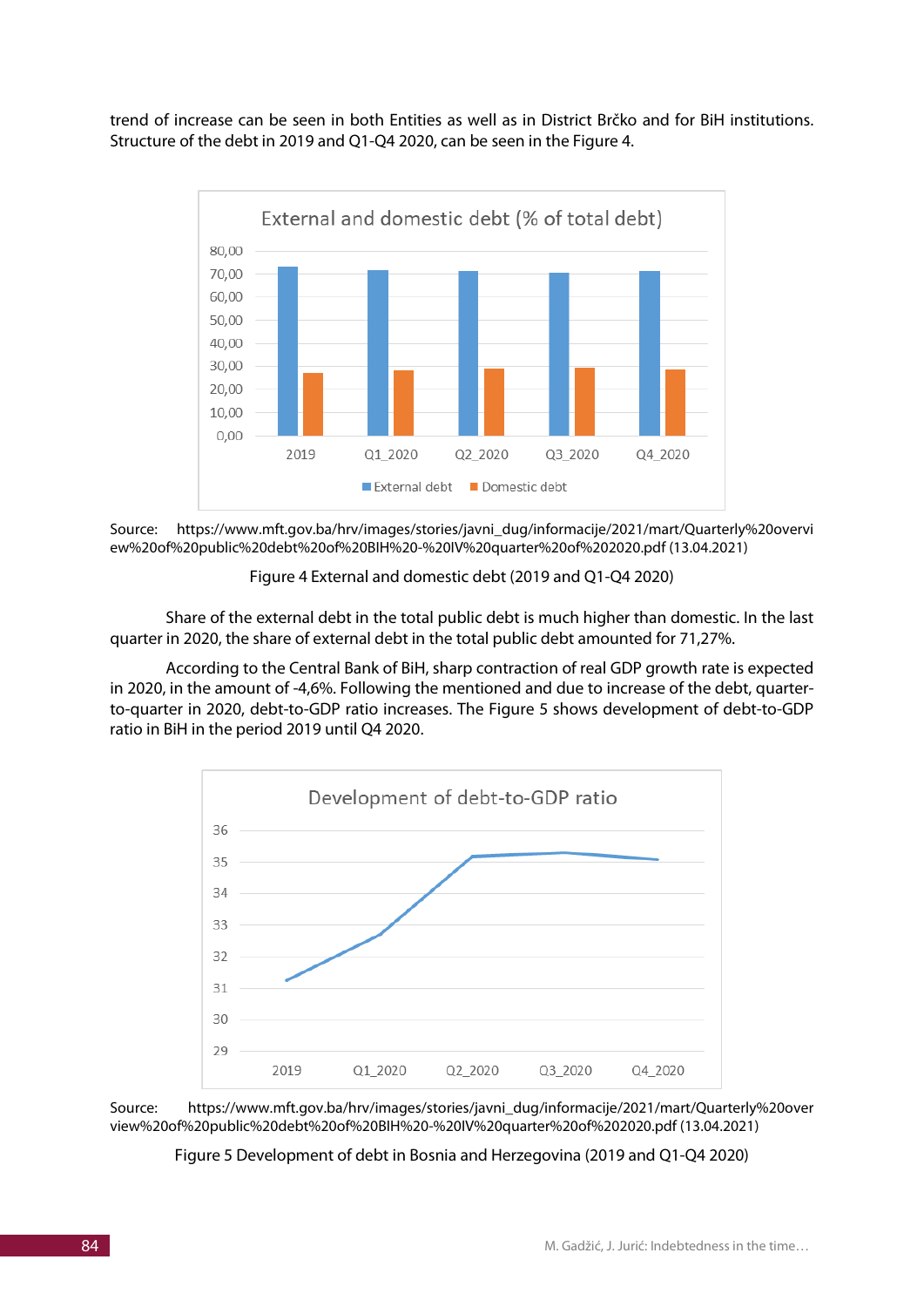The largest increase of the debt-to-GDP ratio was in the Q2 2020 due to new mentioned borrowings. In the Q4 2020, total public debt-to-GDP ratio was 35,08%. According to the all mentioned and current health and economic situation, it is evident that BiH will need additional credit funds to replace loss of revenues and start economic recovery once the pandemic is over. Projections of the Ministry of Finance and Treasury for total public debt-GDP ratio in 2020, 2021 and 2022 were 29%, 27,9% and 25,5% respectively. It is obvious that the COVID-19 pandemic will cause change of the numbers. Financial needs for fiscal support to households and economy will weigh heavily economic activity, worsen the mentioned indicators and could delay further recovery.

# **5. CONCLUSIONS**

Currently, policy makers are focused on health measures and activities and to maintain social conditions to people. The first next thing in the post-pandemic world would be to think how to pay all these expenditures. Due to mass financial supports needed worldwide and increase of debt worldwide, the debt restructuring will be necessary in the future. It is evident that the COVID-19 pandemic has and will have long-term consequences on public finances, budget institutions and fiscal management. National budget responses are now focused on domestic economic situation and are mostly focused on short-term measures for output causing increase of deficits and debts. Situation in emerging countries is even more complicated since they are faced with lack of measures to fight pandemic problems. Firstly, lack of capacities for the measures and secondly proper long-term strategies to focus on real needs and solutions This crisis will probably bring structural changes in economies worldwide. Development of technologies, change of consumer behaviour and changed role of state will have different impacts on economies and recovery. However, not less important are promotion of sustainable development, green growth and digitalization. Public spending can have positive impact on growth, especially if spent in targeted projects aimed at increasing productivity of a country and complementary with private consumption, investment in R&D, innovations and human resources. However, radical fiscal measures designed to temporary support in wide range economy will in future have to be replaced with more sustainable measures. The central fiscal capacity will for sure have starting stability role. Conclusion is that governments in BiH followed similar actions and measures like the EU. Primarily actions and measures regarding lockdowns and other restrictions to stop spread of the virus. Financial measures in Bosnia and Herzegovina, like in the EU, are adopted to help companies, employers and employees and to save national economy. As it can be seen from the data in the paper, those measures resulted in increase of deficits and debts, in BiH and the EU. In the case of BiH, it is clear that additional funds and support are needed and will be needed in the future for economic recovery. Fiscal space and capacities in BIH are limited and since it is impossible to predict when the pandemic will be over and post-pandemic time will start, situation with indebtedness very likely will further worsen. Output downturn and revenues drop will in future have much more effect on need for borrowed funds. It is also important for BiH to fast public works realization, capital projects and investments for which funds are already available. Once the recovery start this will be a good springboard. Bosnia and Herzegovina is a complex state and its problems and issues in the time of crisis are much more visible. In the time when many mention reset of the economies, maybe it is time for BiH to do the same.

## **REFERENCES**

Adhikari, P., Upadhaya, B., Wijethilake, C., Jayasinghe, K., Arun, T. (2020). COVID-19 policy responses: reflections on governmental financial resilience in South Asia, *Journal of Public Budgeting, Accounting and Financial Management, 32(5).* https://doi.org/10.1108/JPBAFM-07-2020-0130

Afonso, A., Jalles, J.T. (2013). Growth and productivity: The role of government debt, *International Review of Economics and Finance 25*, pp. 384-407. https://doi.org/10.1016/j.iref.2012.07.004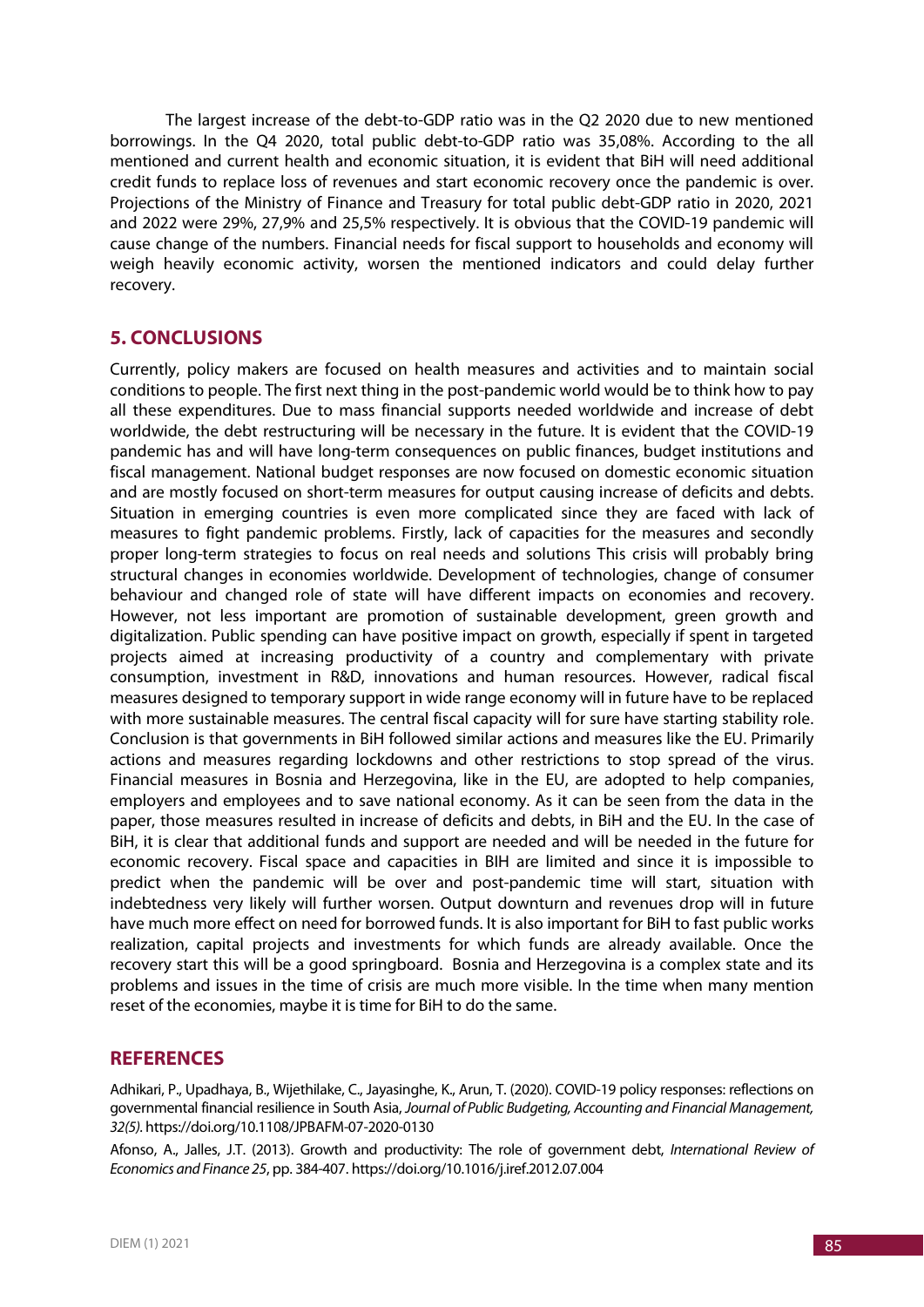Al-Thaqeb, S.A., Algharabali, B.G., Alabdulghafour, K.T. (2020). The pandemic and economic policy uncertainty, Wiley Reasearch Article, *Int J Fin Econ*, pp. 1-11. https://doi.org/10.1002/ijfe.2298

Amat, F., Arenas, A., Falco-Gimeno, A., Munoz, J. (2020). Pandemics meet democracy: experimental evidence from the COVID-19 crisis in Spain, https://osf.io/preprints/socarxiv/dkusw/ (08.03.2020). https://doi.org/ 10.31235/osf.io/dkusw

Bartcsh, E., Benassy-Quere, A., Corsetti, G., Debrun, X. (2020). It's All in the Mix: How Monetary and Fiscal Policies Can Work or Fail Together, *Geneva Report 23, Centre for economic policy research, CEPR PRESS*, International center for monetary and banking studies

Baum, A., Checherita-Westphal, C., Rother, P. (2012). Debt and Growth – New Evidence for the Euro area, ECB Working paper Series, No. 1450, https://www.ecb.europa.eu/pub/pdf/scpwps/ecbwp1450.pdf (11.11.2020)

Begg, I. (2012). The EU's response to the global financial crisis and sovereign debt crisis, *Asia Europe Journal, 9(2-4),* pp. 107-124. https://doi.org/10.1007/s10308-012-0304-8

Benassy-Quere, A., Marimon,R., Pisani-Ferry, J., Reichlin, L., Schoenmaker, D., Weder di Mauro, B. (2020). COVID-19: Europe needs a catastrophe relief plan, Europe in the Time of Covid-19, VoxEU.org, 11 March 2020, https://voxeu.org/article/covid-19-europe-needs-catastrophe-relief-plan (01.03.2021)

Botta, A., Caverzasi, E., Russo, A. (2020). Fighting the COVID-19 Crisis: Debt Monetisation and EU Recovery Bonds, *Intereconomics 55(4)*, pp.239-244. https://doi.org/10.1007/s10272-020-0907-z

Bozorgmehr, K., Saint, V., Kaasch, A., Stuckler, D., Kentikelenis, A., (2020). COVID and the convergence of three crisis in Europe, *Lancet Public Health, 5(5),* pp. 247-278. https://doi.org/10.1016/S2468-2667(20)30078-5

Briceno, H.R. i Perote, J. (2020). Determinants of the Public Debt in the Eurozone and Its Sustainability Amid the Covid-19 Pandemic, *MDPI.* https://doi.org/10.3390/su12166456

Buiter, W. (2020). Paying for the COVID-19 pandemic will be painful, Financial Times, 15 May 2020, https://www.ft.com/content/d9041f04-9686-11ea-899a-f62a20d54625 (11.03.2021)

Bulow, J., Reinhart, C., Rogoff, K., Trebesch, C. (2020) The debt pandemic, *Finance&Development*

Burriel, P., Checherita-Westphal, C., Jacquinot, P., Schön, M., Stähler, N. (2020). Economic consequences off high public debt: evidence from three large scale DSGE models, ECB Working paper No2450, https://www.ecb.europa.eu/pub/pdf/scpwps/ecb.wp2450~e008f3b9ae.en.pdf?288603824407529b99e726c6bd5 52797 (08.03.2021)

Cecchetti, S.G., Mohanty, M.S., Zampolli, F. (2011). The Real Effects of Debt, BIS Working Paper No. 352

Central Bank of Bosnia and Herzegovina http://statistics.cbbh.ba/Panorama/novaview/SimpleLogin\_bs\_html.aspx (12.04.2021)

Chudik, A., Mohaddes, K., Pesaran, M.H., Raissi, M. (2017). Is There a Debt-Threshold Effect on Output Growth?, *The Review of Economics and Statistics, MIT Press, Vol. 99(1)*, pp. 135-150. https://doi.org/10.1162/REST\_a\_00593

Čeh Časni, A., Badurina Andabaka, A., Sertić Basarac, M. (2014). Public debt and growth: evidence from Central, Eastern and Southeatern European countries, *Zbornik radova Ekonomskog fakulteta Rijeka, Vol. 32, Sv. 1*, pp. 35-51

Darvas, Z., Wolff, G.B. (2021). The EU's fiscal stance, its recovery fund and how they relate to the fiscal rules, *Bruegel BLOG. 4 march*

De Grauwe, P. (2020). The ECB must finance COVID-19 deficits, *Project Syndicate*, https://www.projectsyndicate.org/commentary/ecb-needs-to-embrace-covid19-monetary-financing-by-paul-de-grauwe-2020- 03?barrier=accesspaylog (25.03.2021)

de Villiers, C., Cerbone, D., Van Zijl, W. (2020). The South African government's response to COVID-19, *Journal of Public Budgeting, Accounting and Financial Management, 32(5).* https://doi.org/10.1108/JPBAFM-07-2020-0120

Eberhardt, M., Presbietro, A.F. (2013). This Time They're Different: Heterogeneity and Nonlinearity in the Relationship Between Debt and Growth, IMF Working Paper, WP/13/248, https://www.imf.org/ external/pubs/ft/wp/2013/wp13248.pdf (03.08.2020). https://doi.org/10.5089/9781484309285.001

Egert. B. (2012). Public Debt, Economic Growth and Nonlinear Effects, Myth or Reality?, OECD Economics Department Working Paper, https://www.oecd.org/officialdocuments/publicdisplaydocumentpdf/?cote= ECO/WKP(2012)70&docLanguage=En (03.05.2020)

European Commission (2020). EU contributes 183million eur to debt relief for 29 of the world's poorest and most vulnerable countries, Press Release,Brussels,https://ec.europa.eu/commission/presscorner/detail/en/IP\_20\_2183 (10.03.2021)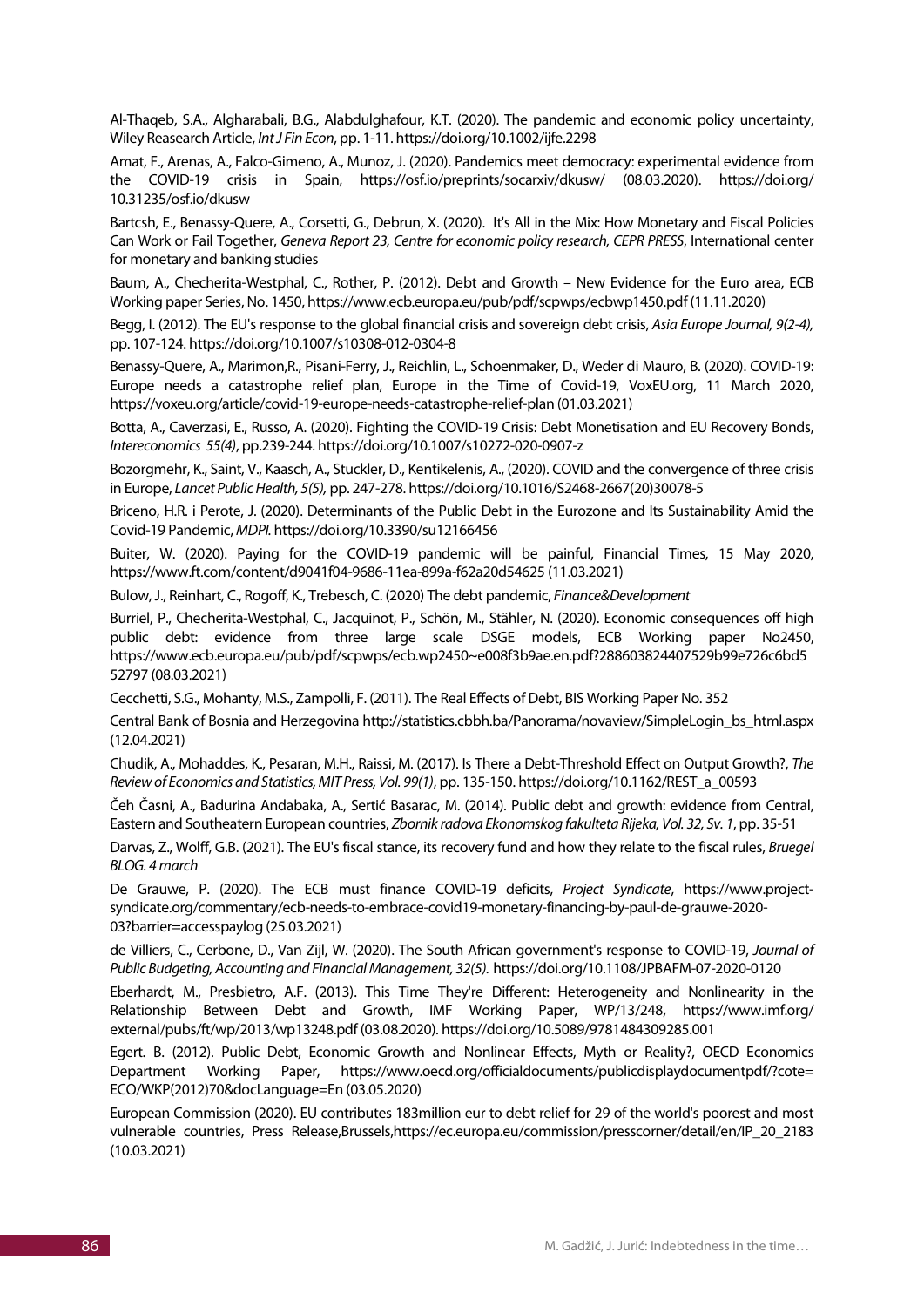European Commission (2021). Communication from the Commission to the Council, One year since the outbreak of COVID-19: fiscal policy response, Brussels, https://ec.europa.eu/info/sites/info/files/economyfinance/1 en act part1  $v9.pdf$  (20.3.2021)

European Parliament (2019). https://www.europarl.europa.eu/RegData/etudes/BRIE/2019/642253/EPRS\_BRI (2019)642253\_EN.pdf (10.03.2021)

Eurostat,http://appsso.eurostat.ec.europa.eu/nui/submitViewTableAction.do (10.04.2021)

Gali, J. (2020). Helicopter money:The time is now, *VOX CEPR Policy Portal*,https://voxeu.org/article/helicoptermoney-time-now(25.03.2021)

Gomez-Puig, M., Sosvilla-Rivero, S. (2017). Public Debt and Economic Growth: Further Evidence for the Euro Area, *ICEI*, WP09/17. https://doi.org/10.2139/ssrn.3041117

Hevia, C., Neumeyer, A. (2020). A Conceptual Framework for Analyzing the Economic Impact of Covid-19 and its Policy Implications, UNDP Latin America and the Caribbean, Policy Document Series, UNDP LAC C19 PDS, No.1, https://www.undp.org/content/dam/rblac/Policy%20Papers%20COVID%2019/finaldocuments/UNDP-RBLAC-CD19-PDS-Number1-EN.pdf (01.04.2021)

http://library.fes.de/pdf-files/bueros/sarajevo/16514.pdf (05.04.2021)

https://ec.europa.eu/eurostat/databrowser/view/gov\_10q\_ggdebt/default/table?lang=en (10.04.2021)

https://ec.europa.eu/eurostat/databrowser/view/tec00127/default/table?lang=en (10.04.2021)

https://ec.europa.eu/info/live-work-travel-eu/coronavirus-response/jobs-and-economy-during-coronaviruspandemic\_en (5.4.2021)

https://pubdocs.worldbank.org/en/130501492011101536/mpo-bih.pdf (08.04.2021)

https://www.mft.gov.ba/hrv/images/stories/javni\_dug/informacije/2021/mart/Quarterly%20overview%20of%20p ublic%20debt%20of%20BIH%20-%20IV%20quarter%20of%202020.pdf (13.04.2021)

https://www.mft.gov.ba/hrv/images/stories/javni\_dug/informacije/2021/mart/Quarterly%20overview%20of%20p ublic%20debt%20of%20BIH%20-%20IV%20quarter%20of%202020.pdf (13.04.2021)

https://www.mft.gov.ba/hrv/images/stories/javni\_dug/informacije/2021/mart/Quarterly%20overview%20of%20p ublic%20debt%20of%20BIH%20-%20IV%20quarter%20of%202020.pdf (13.04.2021)

Indirect Taxation Authority, Department for Macroeconomic Anylsis (2021)http://www.oma.uino. gov.ba/bilteni/Oma\_Bilten\_hr\_187\_188.pdf (08.04.2021)

Kral, D. (2021). COVID-19's legacy of high public debt in Europe: Prospects and problems, *HIS Markit, Economics&Country Risk Research& Analysis*

Kumar, M.S., Woo., J. (2010). Public Debt and Growth, IMF Working Paper, WP/10/174, https://www.imf.org/external/pubs/ft/wp/2010/wp10174.pdf (08.12.2020). https://doi.org/10.5089/ 9781455201853.001

Lubik, T. A., Schwartzman, F. (2020). Public and Private Debt after the Pandemic and Policy Normalization, Economic Brief, EB20-06

Ministry of Finance and Treasury of Bosnia and Herzegovina (2019) https://www.mft.gov.ba/hrv/ images/stories/javni\_dug/informacije/2020/Informacija%20o%20stanju%20javne%20zaduzenosti%20BiH%2031 %2012%202019%20-%20HRV.pdf (08.04.2021)

Ministry of Finance and Treasury of Bosnia and Herzegovina (2020) https://www.mft.gov.ba/ hrv/images/stories/javni\_dug/informacije/2020/Informacija%20o%20stanju%20javne%20zaduzenosti%20BiH%2 031%2012%202019%20-%20HRV.pdf (08.04.2021)

Ministry of Finance and Treasury of Bosnia and Herzegovina, Public Debt Management Strategy,2017-2020 https://www.mft.gov.ba/hrv/images/stories/javni\_dug/informacije/2018/Srednjorocna%20strategija%20upravljan ja%20dugom%20BiH%20za%20period%202017-2020%20za%20objavu%20pdf%20BOS.pdf (08.04.2021)

Ministry of Finance and Treasury of Bosnia and Herzegovina, Public Debt Sustainability Analysis,2018-2022 https://www.mft.gov.ba/hrv/images/stories/javni\_dug/informacije/2018/Analiza%20odrzivosti%20duga%20BiH% 202018%20-%202022%20god.%20-%20lekt%20Hrv.pdf

Naisbitt, B. (2020). Vulnerability from debt in the coronavirus crisis, National Institute of Economic and Social Research, NIESR Policy Paper 020

Panizza, U., Presbitero, A.F. (2014). Public debt and economic growth: Is there a causal effect?, *Journal of Macreconomics*. https://doi.org/10.1016/j.jmacro.2014.03.009